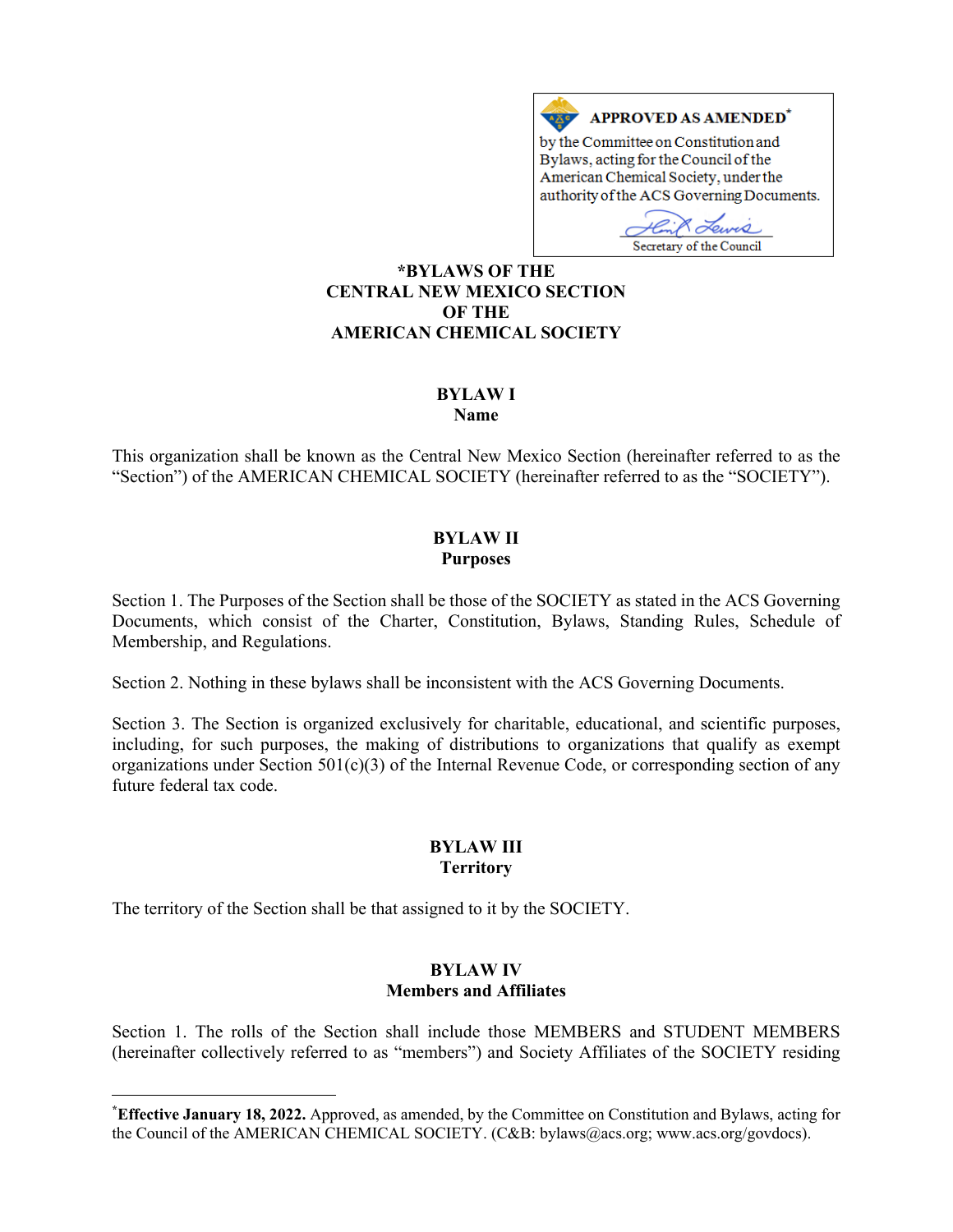within the territory of the Section provided that any exceptions to this rule shall be made in conformity with the ACS Governing Documents.

Section 2. STUDENT MEMBERS shall be entitled to all privileges of membership except that of holding an elective position of the SOCIETY and serving as an officer of the Section. A STUDENT MEMBER may not serve as a Councilor, Alternate Councilor, or the Temporary Substitute Councilor, but may hold an elective position of the Section as noted elsewhere in these bylaws. A STUDENT MEMBER may be appointed as a committee chair.

Section 3. The Section may have Local Section Affiliates as authorized in the ACS Governing Documents. A Local Section Affiliate shall retain affiliate status only so long as payment is made of Local Section Affiliate dues of not less than two dollars (\$2.00) per annum. A Local Section Affiliate may not (1) hold an elective position, (2) vote on Articles of Incorporation and bylaws, (3) vote for the Councilor(s) or Alternate Councilor(s), or (4) serve as a voting member of the Executive Committee. Except as mentioned above, a Local Section Affiliate may vote for an elective position of the Section and may be appointed as a committee chair.

Section 4. Society Affiliates may be assessed dues in the amount specified by the Executive Committee. A Society Affiliate may not (1) hold an elective position, (2) vote on Articles of Incorporation and bylaws of the Section, (3) vote for the Councilor(s) or Alternate Councilor(s), or (4) serve as a voting member of the Executive Committee. Except as mentioned above, a Society Affiliate may vote for an elective position of the Section and may be appointed as a committee chair.

Section 5. Members and affiliates, which includes Society Affiliates and Local Section Affiliates, shall have such rights and privileges as accorded to them by the ACS Governing Documents and these bylaws.

### **BYLAW V Officers, Executive Committee, and Councilor(s)**

Section 1. The officers of the Section shall be MEMBERS of the SOCIETY and the Section and shall consist of the Chair, Chair-Elect, Secretary, Treasurer, Councilor(s), Alternate Councilor(s), and Immediate Past Chair. The Secretary and Treasurer positions may be held by the same person.

Section 2. The Executive Committee shall be the governing body of the Section and as such shall have full power to conduct, manage, and direct the business and affairs of the Section in accordance with the ACS Governing Documents and these bylaws. The Executive Committee shall consist of the officers of the Section, three Members-at-Large, and as nonvoting members, the chairs of the standing committees. The Members-at-Large shall be members of the SOCIETY and the Section.

Section 3. The Chair and Chair-Elect shall serve for a term of one year beginning on January 1 or until their successors take office. At the end of the Chair-Elect's term of office, the Chair-Elect shall succeed to the office of Chair. The Secretary and Treasurer shall serve for a term of one year beginning on January 1 or until their duly elected successors take office. The three Members-at-Large shall serve for a term of one year beginning January 1. With the exception of the Chair and Chair-Elect, the incumbent of any position is eligible for reelection. The Chair is not eligible to serve in the position of another Section officer until the end of the term as Immediate Past Chair.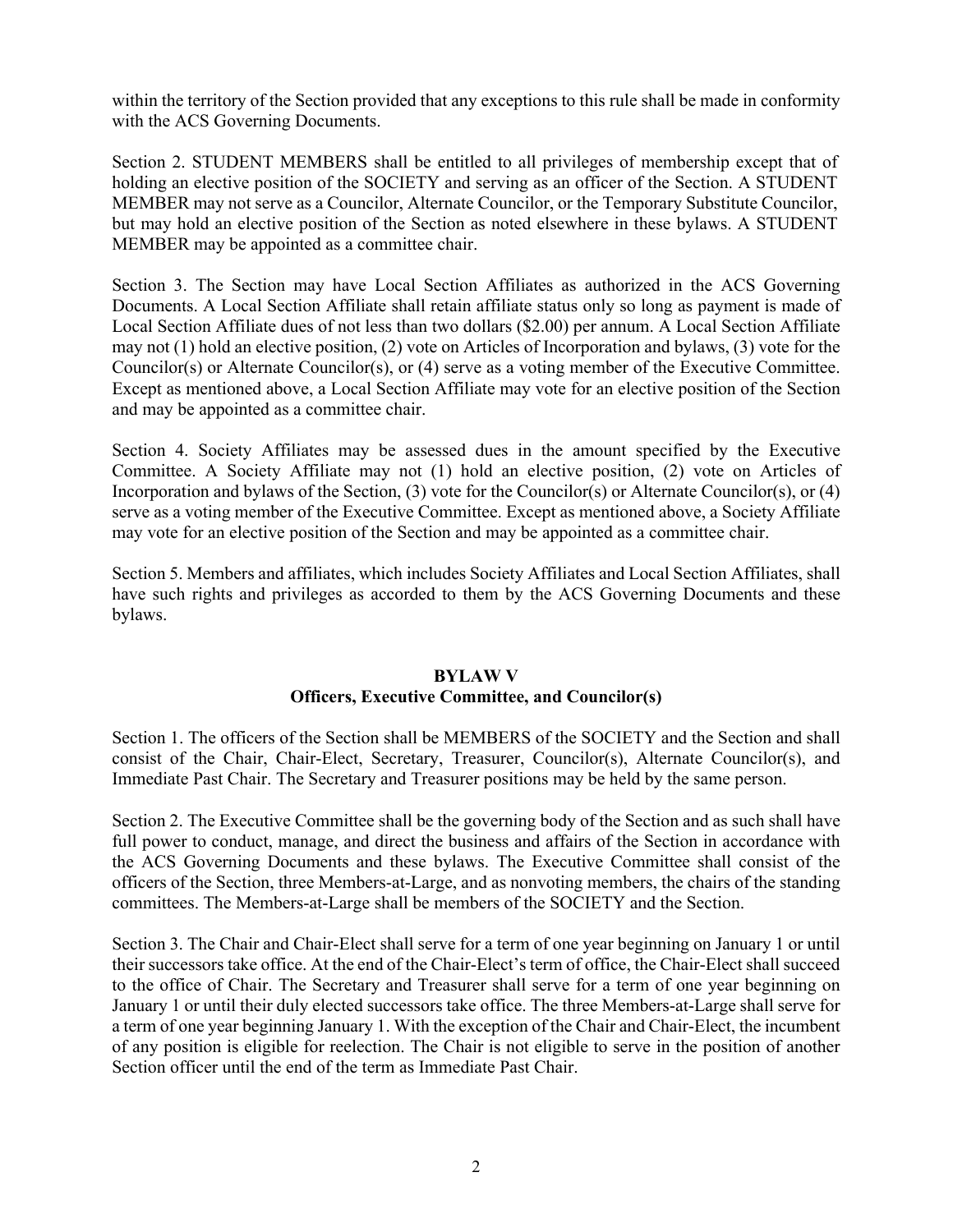Section 4. The duties of the officers and the three Members-at-Large, shall be such as usually pertain to their offices, together with those required by these bylaws and by the ACS Governing Documents, and such other duties as may be assigned to them from time to time by the Executive Committee.

- a. The duties of the Chair shall be to preside at meetings of the Executive Committee, to carry into effect the decisions and recommendations of that Committee, to preside at meetings of the Section to conduct governance business, and to appoint, with the approval of the Executive Committee, all committee chairs and others serving on committees, as provided elsewhere in these bylaws, and to carry out the duties required by these bylaws and the ACS Governing Documents.
- b. The duties of the Chair-Elect shall be to assist the Chair with the direction and management of the Section. In the absence of the Chair, the duties of the office shall devolve upon the Chair-Elect.
- c. The duties of the Secretary shall be to keep a record of the minutes of the meetings of the Section and of the Executive Committee, to maintain a list of members and affiliates, to send to members and affiliates such notices as the business of the Section may require, to submit a report to the Section at its annual meeting, and to carry out the duties required by these bylaws and the ACS Governing Documents. The Secretary shall preside over meetings in the absence of both the Chair and Chair-Elect.
- d. The Treasurer shall have charge of the funds of the Section, keep an accurate record of all receipts and disbursements, receive dues, and make those disbursements approved by the Executive Committee. The Treasurer shall render an account of all transactions and of the financial condition of the Section to the Executive Committee at times set by the Committee and shall submit such reports as are required by the ACS Governing Documents.
- e. The duties of the three Members-at-Large shall include bringing before the Executive Committee such items of concern to members of the Section that have been brought to their attention, as well as any duties assigned by the Executive Committee.

# Section 5. Vacancies

- a. In the event of a vacancy in the office of Chair, the Chair-Elect shall assume the duties of Chair for the remainder of the term. In such case, the Chair-Elect moving into the position of Chair shall also hold that position during the normal term as Chair as part of the leadership transition.
- b. All other vacancies, except for Councilor(s) and Alternate Councilor(s), shall be filled by majority vote of the Executive Committee through interim appointment for the period up to the next annual election. At that time, the procedures for election as outlined in the bylaws of the Section shall be followed.
- c. An interim appointee to the vacated office of Chair-Elect shall not automatically succeed to the office of Chair. At the next election, both a Chair and a Chair-Elect shall be elected.

Section 6. Councilor(s), Alternate Councilor(s), and Temporary Substitute Councilor

a. The Section shall have Councilor(s) and Alternate Councilor(s) as provided in the ACS Governing Documents. The Section's Councilor(s) and Alternate Councilor(s) shall carry out those duties assigned to them by the ACS Governing Documents. In particular, the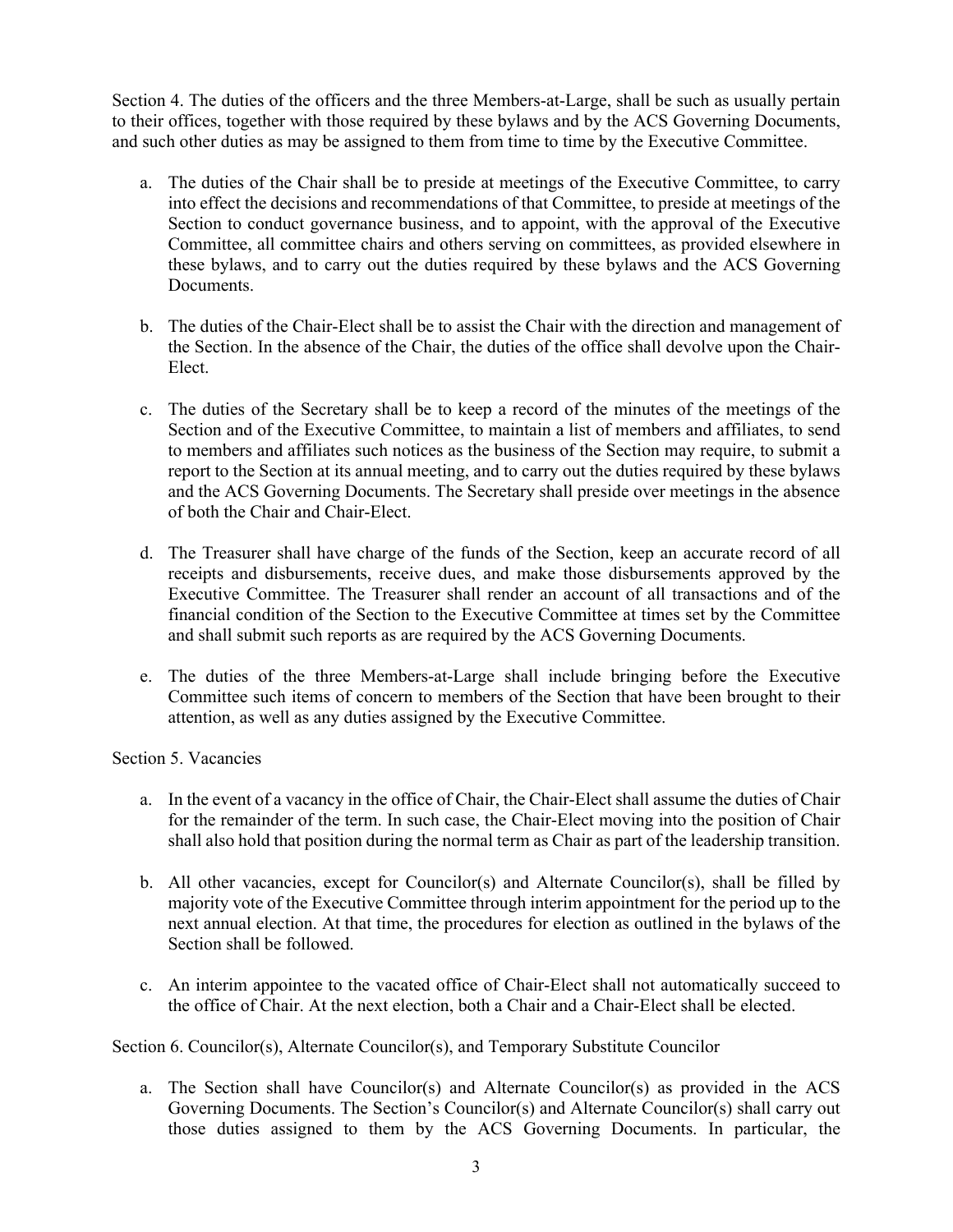Councilor(s) (or Alternate Councilor(s) or Temporary Substitute Councilor if so designated to serve in place of the Councilor for a particular meeting), shall attend meetings of the Council of the SOCIETY and represent the Section at such meetings.

- b. Councilor(s) and Alternate Councilor(s) shall be elected by ballot from among the MEMBERS for three-year terms beginning January 1. Reelection is permissible. Councilor(s) shall be elected in separate years, whenever possible, to provide for a rotation of terms in accordance with the ACS Governing Documents. A partial term of one or two years shall be used whenever necessary to establish or to restore rotation of three-year terms provided that the Councilor and/or Alternate Councilor agree to the partial term before the election.
- c. In the event that a Councilor is unable to attend a specified meeting of the Council of the SOCIETY, the Chair of the Section shall appoint one of the Alternate Councilor(s) to serve as Councilor at the specified meeting. Such appointment of an Alternate Councilor shall be for only one meeting.
- d. If every Councilor and Alternate Councilor of the Section will be absent from a Council meeting, thus leaving the Section without representation at such meeting, the Executive Committee may designate one MEMBER of the Section as a Temporary Substitute Councilor in accordance with the ACS Governing Documents.
- e. The Executive Committee shall designate one or more Councilor(s) to be disqualified under provisions of the ACS Governing Documents for reallocation of Councilor(s) among the Sections.
- f. Any vacancy in the position of Councilor or Alternate Councilor shall be filled for the remainder of the unexpired term at the time of the next annual election. The vacancy may be filled until the next annual election by appointment by the Executive Committee.

# **BYLAW VI Manner of Election**

Section 1. The election of officers and the three Members-at-Large shall be conducted either by a ballot distributed to the members and affiliates of the Section in accordance with the ACS Governing Documents and these bylaws, or at a regular meeting of the Section provided there is a quorum present as described elsewhere in these bylaws. Local Section Affiliates and Society Affiliates may vote for any elective position(s) of the Section in the same manner as described above. Councilor(s) and Alternate Councilor(s) shall be elected by a ballot distributed to all members of the Section; affiliates may not vote for Councilor(s) and Alternate Councilor(s).

Section 2. In September of each year, the Nomination Committee shall report to the membership its list of nominees for each office, and for Councilor(s) and Alternate Councilor(s), and for any other position(s), to be elected by the Section. Prior to October 15, any member or affiliate of the Section may, in writing or from the floor at a meeting to conduct governance business, nominate additional candidates for office, provided that the candidates are members of the Section for officers and other elected positions and MEMBERS for Councilor(s) and Alternate Councilor(s), as required elsewhere in these bylaws, if the nomination is seconded by another member or affiliate. Nominations so made shall be equally valid as those from the Nomination Committee. All candidates nominated shall have indicated willingness to serve if elected.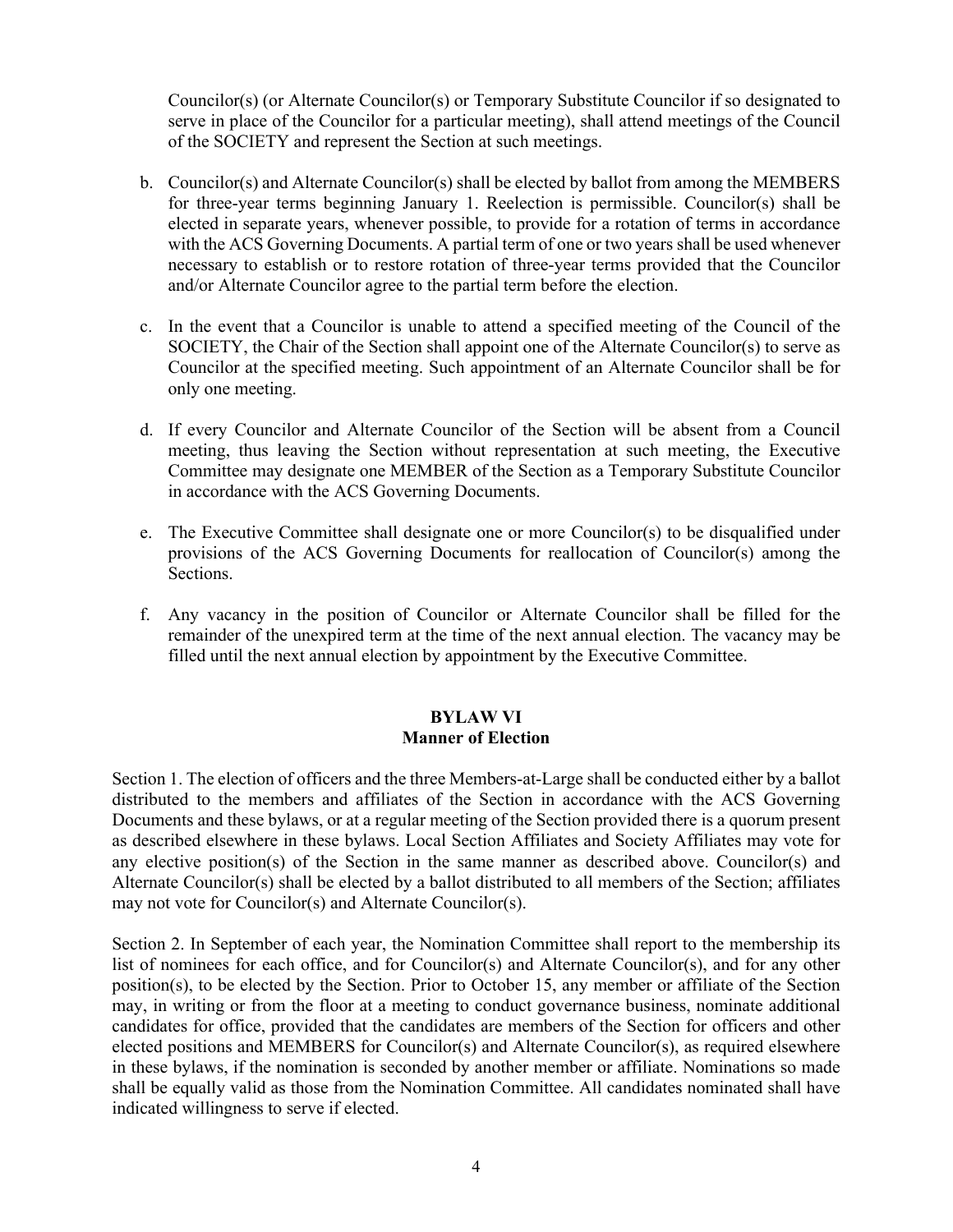Section 3. When a ballot is used, the candidates for each office and for Councilor(s) and Alternate Councilor(s) shall be listed in an order to be selected by lot. The ballot shall be distributed by November 1 to eligible voters as noted above. Affiliates may not vote for Councilor(s) and Alternate Councilor(s). The ballot shall provide for a write-in candidate for each position to be filled. A paper ballot shall be provided to any eligible voter who requests it.

Section 4. The ballots shall be tabulated and validated not later than November 15. Except as noted below, the candidate for each position receiving the largest number of votes shall be declared elected. The Executive Committee may decide that for Councilor(s), the candidate(s) with the majority of votes shall be declared elected as Councilor(s); the candidate(s) with the next largest number of votes shall be declared elected as Alternate Councilor(s). In case of a tie vote for any position, the Executive Committee, by ballot, shall elect from among the candidates who share the tie vote; the candidate receiving the largest number of votes shall be declared elected.

Section 5. The results shall be announced by the Section Chair or the Chair's designee as soon as possible after the election and published in the Section's newsletter and/or on the Section's website soon thereafter. The results shall be certified to the Chief Executive Officer of the SOCIETY not later than December 1.

Section 6. In accordance with the ACS Governing Documents, balloting procedures should ensure fair balloting that is open to all eligible members, protection against fraudulent balloting, and the timely reporting and archiving of balloting results.

# **BYLAW VII Recall of Elected Officials**

Section 1. The officers and elected Executive Committee members, but not the Councilor(s) and Alternate Councilor(s), are subject to recall for neglect of duties or conduct injurious to the SOCIETY.

Section 2. The recall of an official shall be initiated when a signed petition, indicating in writing the specific charges and reasonable substantiating evidence, is submitted to the Chair from at least five members of the Section. In the event the Chair is the official in question, the Chair-Elect shall receive the petition and shall assume the duties of the Chair with respect to this issue until the issue is resolved.

Section 3. The Chair shall, without delay, determine that the petitioners are aware of the gravity of their actions and the procedures to be followed. The Chair shall seek an alternate resolution to the problem and a withdrawal of the petition at this time. In the absence of a resolution to the problem, the Chair shall notify the members of the Executive Committee and call a special meeting within thirty days.

- a. The Executive Committee shall promptly continue the recall process or dismiss the petition as ill-founded or find an alternative solution to the problem. The Chair shall promptly inform the petitioners and the official of the decision of the Executive Committee. If no contact with the official can be made after a reasonable effort, the Executive Committee may remove the official in question with a two-thirds (2/3) vote of the remaining members.
- b. If the proceedings continue:
	- (1) The Chair shall assign the duties of the official to another qualified member or MEMBER of the Section, as required elsewhere in these bylaws, until the issue is resolved.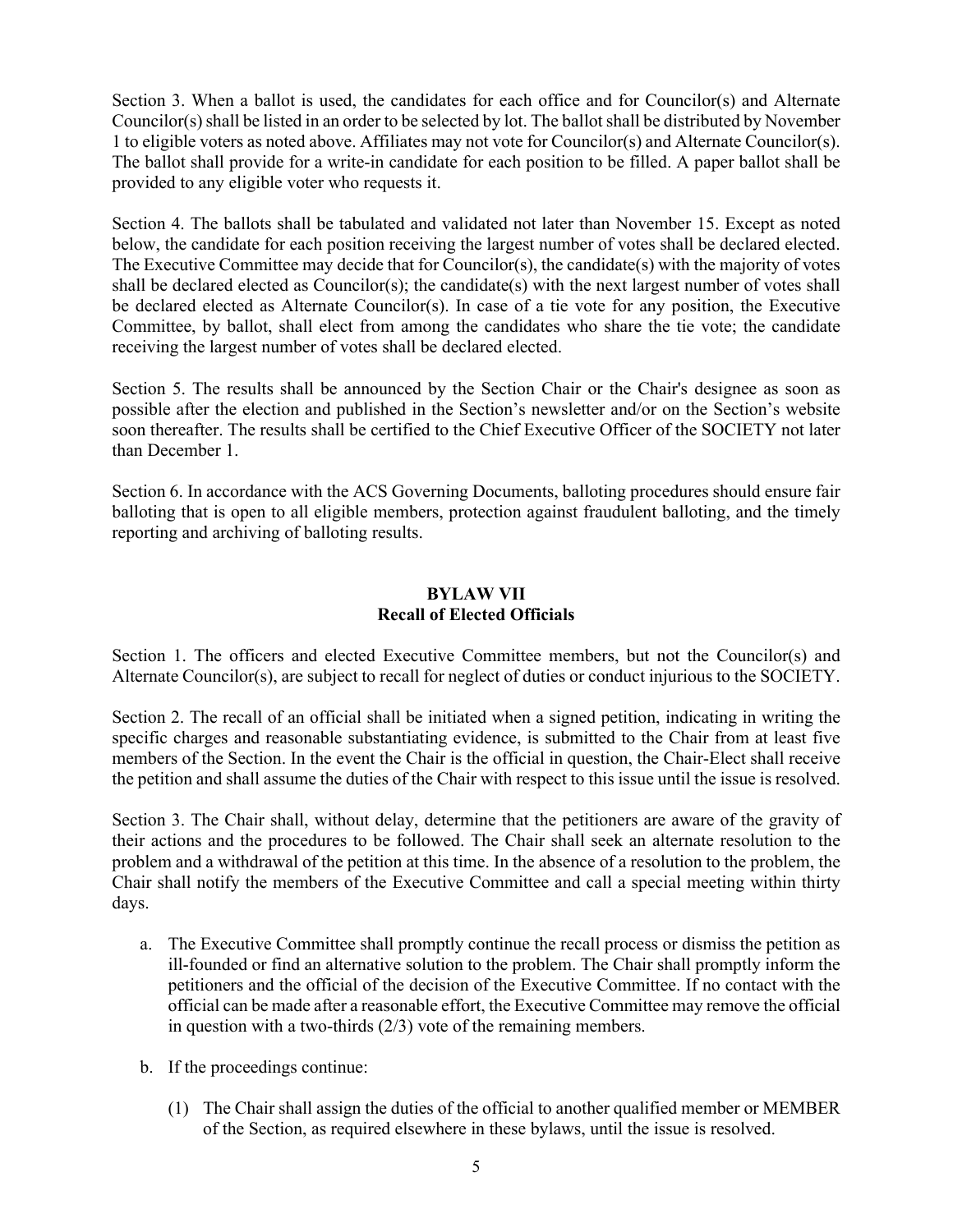- (2) The official shall be offered an opportunity to answer the allegations in the petition before the Executive Committee. A certified letter shall be sent to the last known address on the official SOCIETY membership roll. Upon notification, the official shall have thirty days to make a written response to the allegations.
- (3) The Executive Committee shall decide whether or not to proceed after studying the official's response. The Chair shall inform the official and the petitioners of the decision of the Executive Committee. If the Executive Committee decides that the proceedings shall continue, the official shall choose one of the following options:
	- (a) The official may resign.
	- (b) The official may request a recall vote. Section members shall be informed, through brief written statements prepared by the Executive Committee and the official, of the issues involved with the recall vote. Both statements shall be distributed to the members with the ballot. A paper ballot shall be provided to any member who requests it. At least two-thirds (2/3) of the votes cast shall be required for the official to be removed from office. The membership shall be informed of the results of the recall vote.
	- (c) The official may request a hearing and a recall vote by the remaining members of the Executive Committee. At least a two-thirds (2/3) vote of the remaining members of the Executive Committee shall be required to recall the official.
	- (d) The official may choose not to respond and thus forfeit the position.

Section 4. The vacancy provisions of these bylaws shall be used to fill a vacancy caused by a recall process. The Chief Executive Officer of the SOCIETY shall be informed of the recall and the filling of the vacancy.

# **BYLAW VIII Committees**

Section 1. The Executive Committee shall establish committees as necessary for the proper operation of the Section. Any individual serving on a committee shall be a member or affiliate of the Section as provided elsewhere in these bylaws.

Section 2. The Section shall have the following standing committee: Nomination.

### **BYLAW IX Meetings**

Section 1. The Executive Committee shall designate the times and places of the Section's meetings as it finds necessary or desirable for the proper functioning of the Section. The Section shall hold at least one meeting annually to conduct governance business; however, this requirement may be modified by the Executive Committee.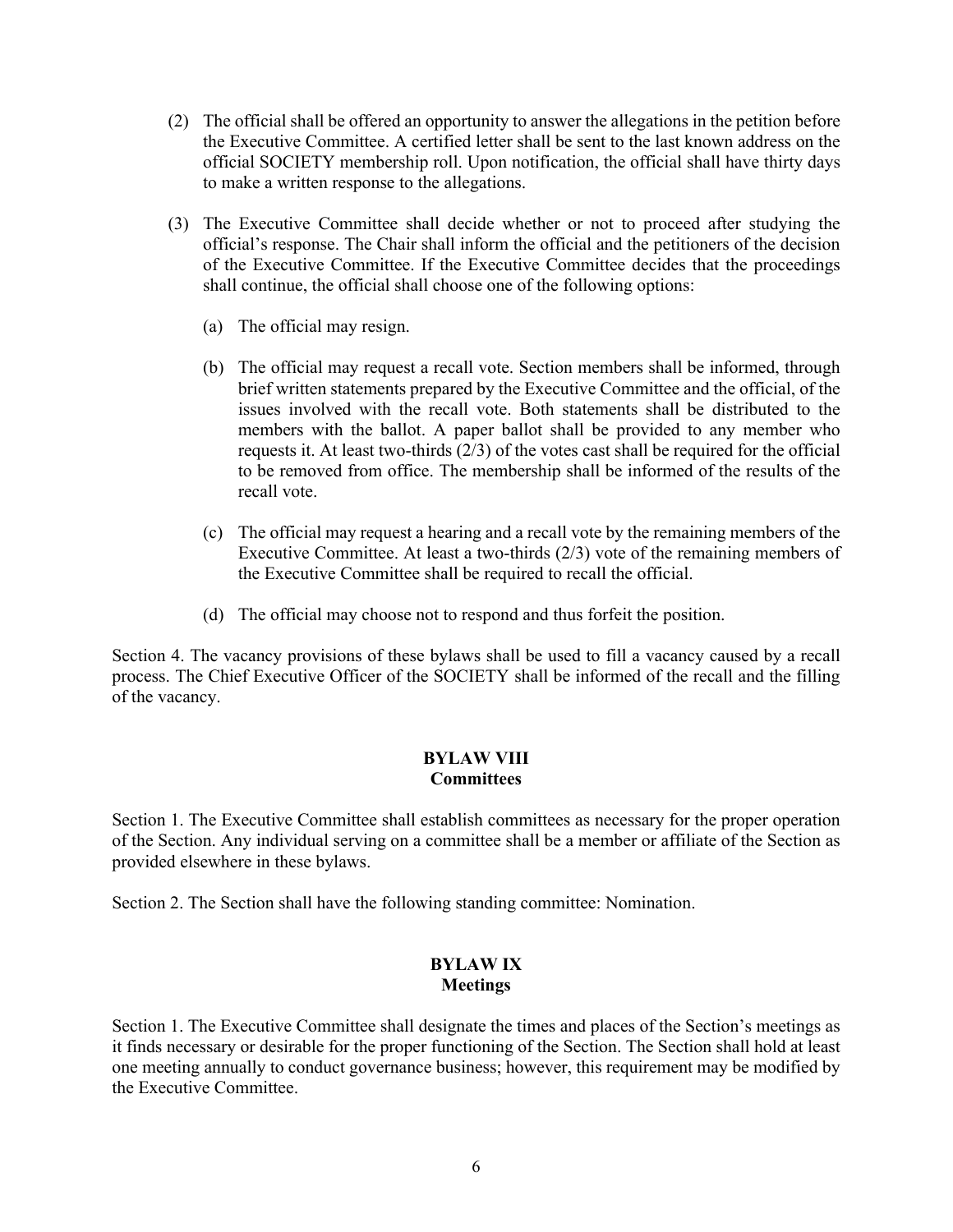Section 2. The Executive Committee shall set the order of business for meetings of the Section to conduct governance business. The order of business may be suspended by a majority vote of the members present.

Section 3. The Section may hold special meetings to conduct governance business upon the written request of a majority of the Executive Committee or upon the written request of 10 members of the Section. To be valid, such request shall be received by the Secretary at least ten days before the date requested for the meeting and shall state the exact nature of the business to be transacted. No other business shall transpire at such meetings.

Section 4. Meetings of the Executive Committee and meetings of the Section to conduct governance business, with the approval of the Executive Committee, may be held by means of electronic communications technology that permits those in attendance to read or hear the proceedings substantially concurrently with their occurrence, and for voting members to vote as needed.

Section 5. The Executive Committee shall meet upon due notice either at the call of the Chair or upon request of a majority of its members. A quorum for an Executive Committee meeting shall consist of a majority of the voting members of the Committee. In the absence of a quorum, called meetings of the Executive Committee shall adjourn to a specific date.

Section 6. Due notice of the Section's meetings, not including committee meetings, shall be sent to each member and affiliate of the Section. A quorum for the transaction of governance business at such a Section meeting shall consist of 15 members of the Section. No governance business shall be conducted in the absence of a quorum.

Section 7. The fee for registration at any special meeting shall be decided by the Executive Committee.

Section 8. The most recent edition of *Robert's Rules of Order Newly Revised* shall be the parliamentary authority for all matters not covered in these bylaws or in the SOCIETY's documents.

# **BYLAW X Finances**

Section 1.

- a. Members of the Section may be assessed voluntary Local Section dues in an amount set by the Executive Committee. The Executive Committee shall have the option to waive or discount dues for STUDENT MEMBERS and for emeritus members.
- b. Society Affiliates may be assessed annual dues in an amount set by the Executive Committee.
- c. The annual dues of Local Section Affiliates shall be determined by the Executive Committee in accordance with the ACS Governing Documents, and as mentioned elsewhere in these bylaws.

Section 2. The Section may raise or collect funds to be expended for local purposes and may have the entire management and control of such funds insofar as such management and control shall not conflict with any provision of these bylaws or with the ACS Governing Documents.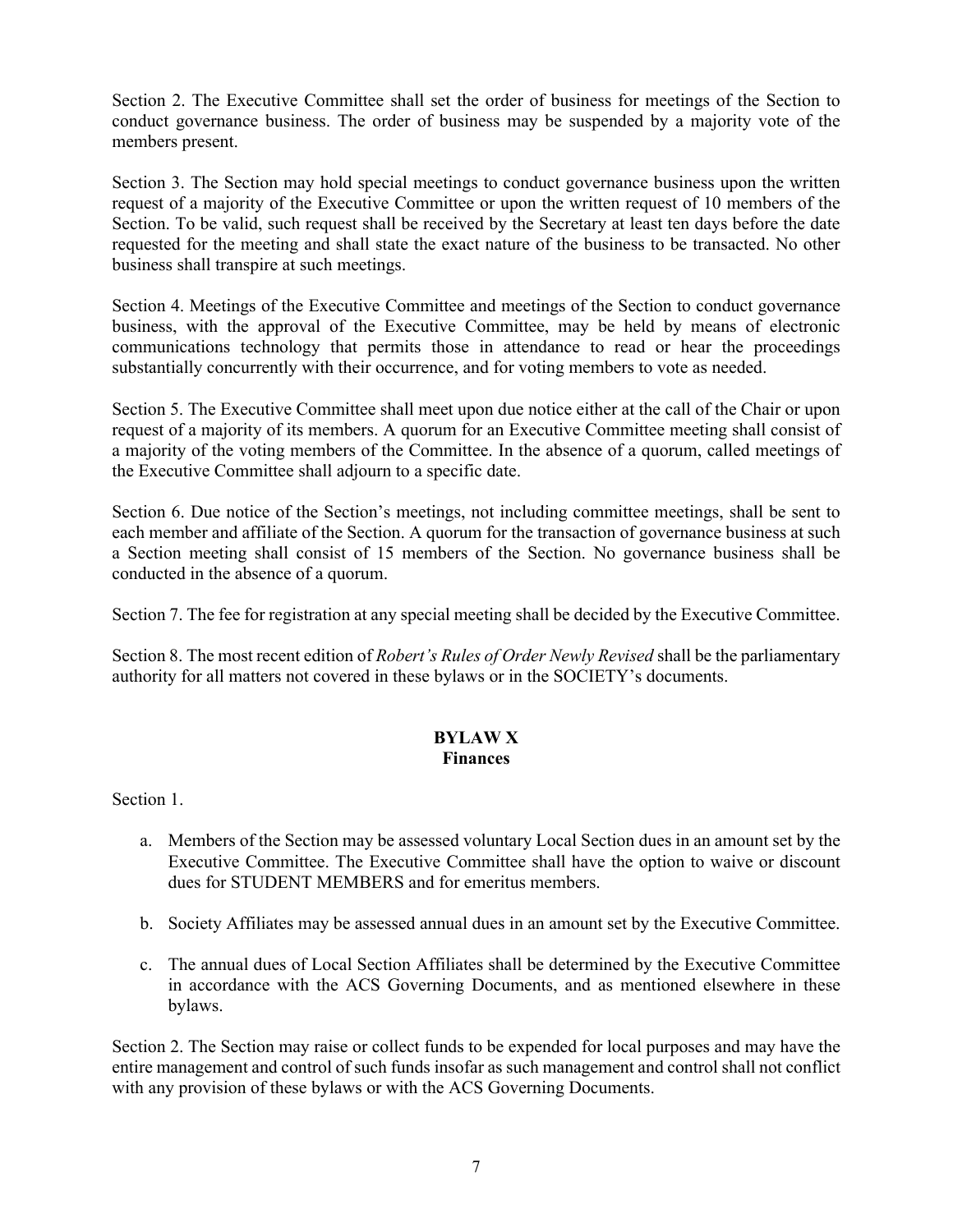Section 3. The Section may receive donations or bequests made to it and may expend or invest the same on behalf of the Section. Such expenditures or investments shall be made by the Treasurer of the Section upon authorization by the Executive Committee.

Section 4. An annual audit of the books of the Treasurer and of any other transactions regarding the Section's funds shall be conducted by two or more disinterested members or individuals, appointed by the Executive Committee. The audit report shall be submitted to the Executive Committee by January 31.

# **BYLAW XI Affiliation with Other Technical Organizations**

Section 1. The Section may affiliate with other technical organizations operating within the territory of the Section provided that such affiliation does not contravene the ACS Governing Documents. Such affiliation must be approved by the Executive Committee of the Section, by confirmation by the Council Committee on Constitution and Bylaws, and in compliance with the specific requirements of the ACS Governing Documents.

Section 2. The affiliation with the technical organization shall become effective upon authorization by the Executive Committee of the Section, by the Council Committee on Local Section Activities, and by confirmation by the Council Committee on Constitution and Bylaws.

Section 3. The Executive Committee may terminate the affiliation with any technical organization by notifying, in writing, the governing body of the technical organization. The technical organization may terminate the affiliation upon written notice to the Section's Executive Committee. Affiliations shall terminate after five years unless reauthorized by the Executive Committee. The term of each subsequent reauthorization shall not exceed five years.

# **BYLAW XII Amendments**

Section 1. A petition to amend the bylaws may be initiated by the Executive Committee or by a petition signed by at least 5 members of the Section. If the proposed amendment is approved by the Executive Committee, if practical, it shall be submitted to the SOCIETY's Committee on Constitution and Bylaws for review.

Section 2. The Executive Committee will then incorporate all the required changes and either accept or reject any recommended changes that are suggested by the Committee on Constitution and Bylaws. The revised bylaws shall then be submitted to the Section members for adoption. This may be accomplished at a business meeting of the Section provided that a minimum of four weeks' prior notice is given to the Section members.

Section 3. If a proposed amendment is not approved by the Executive Committee and if the petition is signed by at least 5 members of the Section, if practical, it shall be submitted to the SOCIETY's Committee on Constitution and Bylaws for review before being distributed to the members of the Section.

Section 4. At least two-thirds (2/3) of the votes cast shall be required to approve the amendment. This may be done at a business meeting of the Section provided a quorum is present. Alternatively, or failing